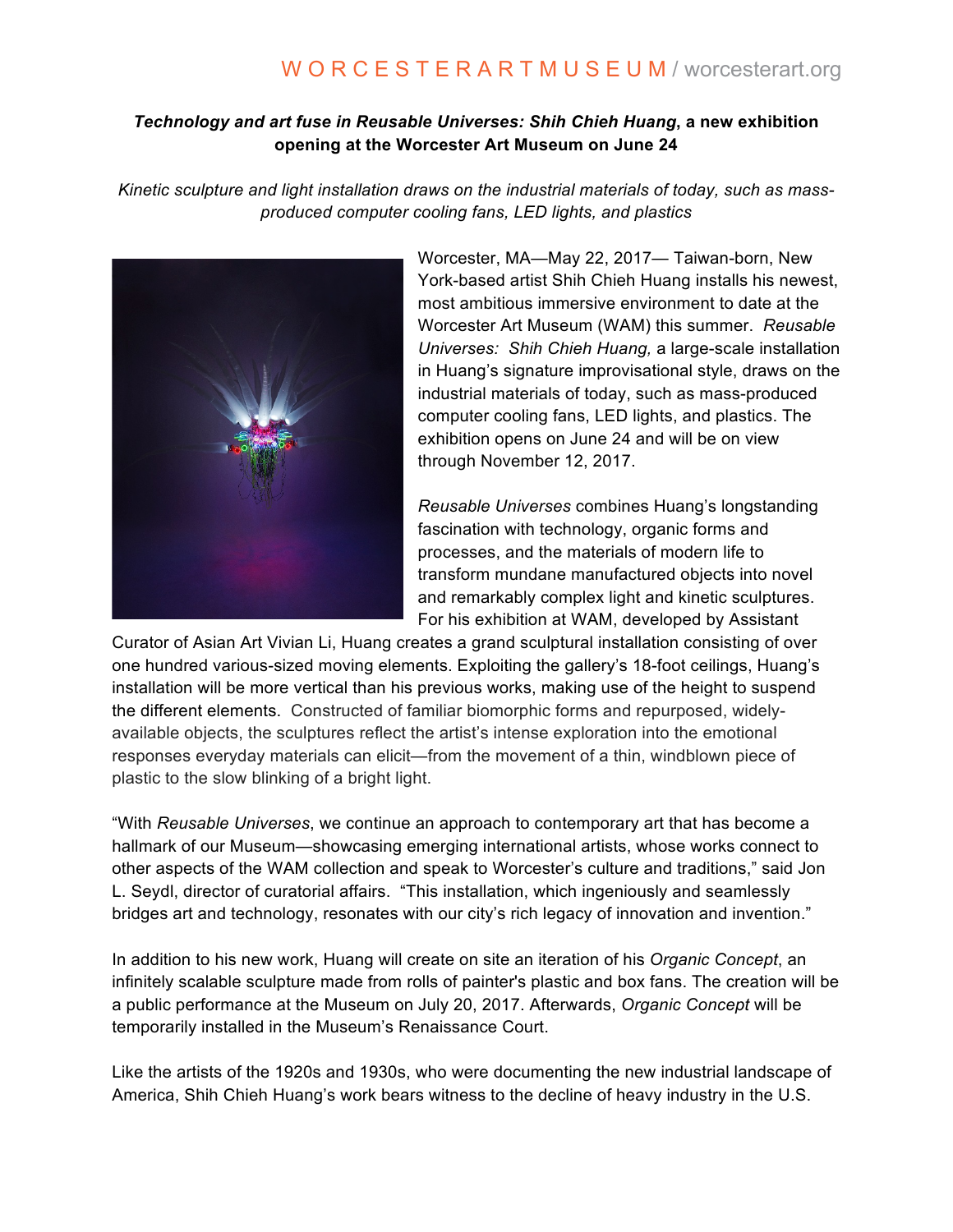and the acceleration of the technology industry into people's everyday lives globally in the late 20th century. An artist trained in both the traditional visual arts and the emerging field of digital art, Huang's work provokes the viewer to consider society's rapidly changing relationship with technology: by constructing grand works of "low-tech" art made from high-tech parts that are intentionally built to look unfinished, Huang endeavors to recapture the curiosity and wonder in early technology that will inspire visitors to likewise experiment and build anew.

Support for *Reusable Universes: Shih Chieh Huang* has been provided by the Taipei Cultural Center in New York; Lisa Kirby Gibbs, Robin Kirby, and Diana (Kirby) Glimm; and UniBank. Funding has also been provided in part by The Donald and Mary Melville Contemporary Art Program Fund and The John M. Nelson Fund. Media partners are Artscope Magazine and Worcester Magazine.

# **Related Event:**

Public Performance: Organic Concept Thursday, July 20, 6pm

The public is invited to witness and participate in Shih Chieh Huang's popular *[Organic Concept](http://www.messymix.com/organic-concept/)*, an infinitely scalable sculpture made from rolls of painter's plastic and box fans. The installation will be created as an interactive public performance in the Renaissance Court. From 5:30 to 8pm light refreshments and a cash bar will be available. From Friday, July 21 through Sunday, July 23 *Organic Concept* will be installed for public viewing in the Renaissance Court. The event is free with Museum admission.

Image caption: Shih Chieh Huang, *T-24-L*, 2017, 8 x 13 x 9 feet, Mixed media. Photo: Megan Paetzhold. Courtesy of the artist and Ronald Feldman Fine Arts, New York

### **About the Worcester Art Museum**

Founded in 1896, the Worcester Art Museum's encyclopedic 37,500 piece collection covers 51 centuries of art. Highlights include the Medieval Chapter House, Renaissance Court, and Worcester Hunt Mosaic, as well as the recently integrated John Woodman Higgins Armory Collection of arms and armor. The Museum is internationally known for its collection of European and American art. It was the first in America to acquire paintings by Monet and Gauguin and one of the first to collect photography. As the first U.S. museum to focus on collaborating with local schools, it has been at the forefront of engaging audiences and giving them a meaningful and personal experience.

The Worcester Art Museum, located at 55 Salisbury Street in Worcester, MA, is open Wednesday through Friday and Sunday from 11 a.m. to 5 p.m.; Saturday from 10 a.m. to 5 p.m.; and every third Thursday from 11 a.m. to 8 p.m. Admission is \$14 for adults, \$6 for children 4-17, \$12 for seniors 65+, and \$12 for college students with ID. Members and children under four are free. Admission is free for everyone during the entire month of August. Museum parking is free on a first come, first served basis; street parking is also available. For more information, visit worcesterart.org.